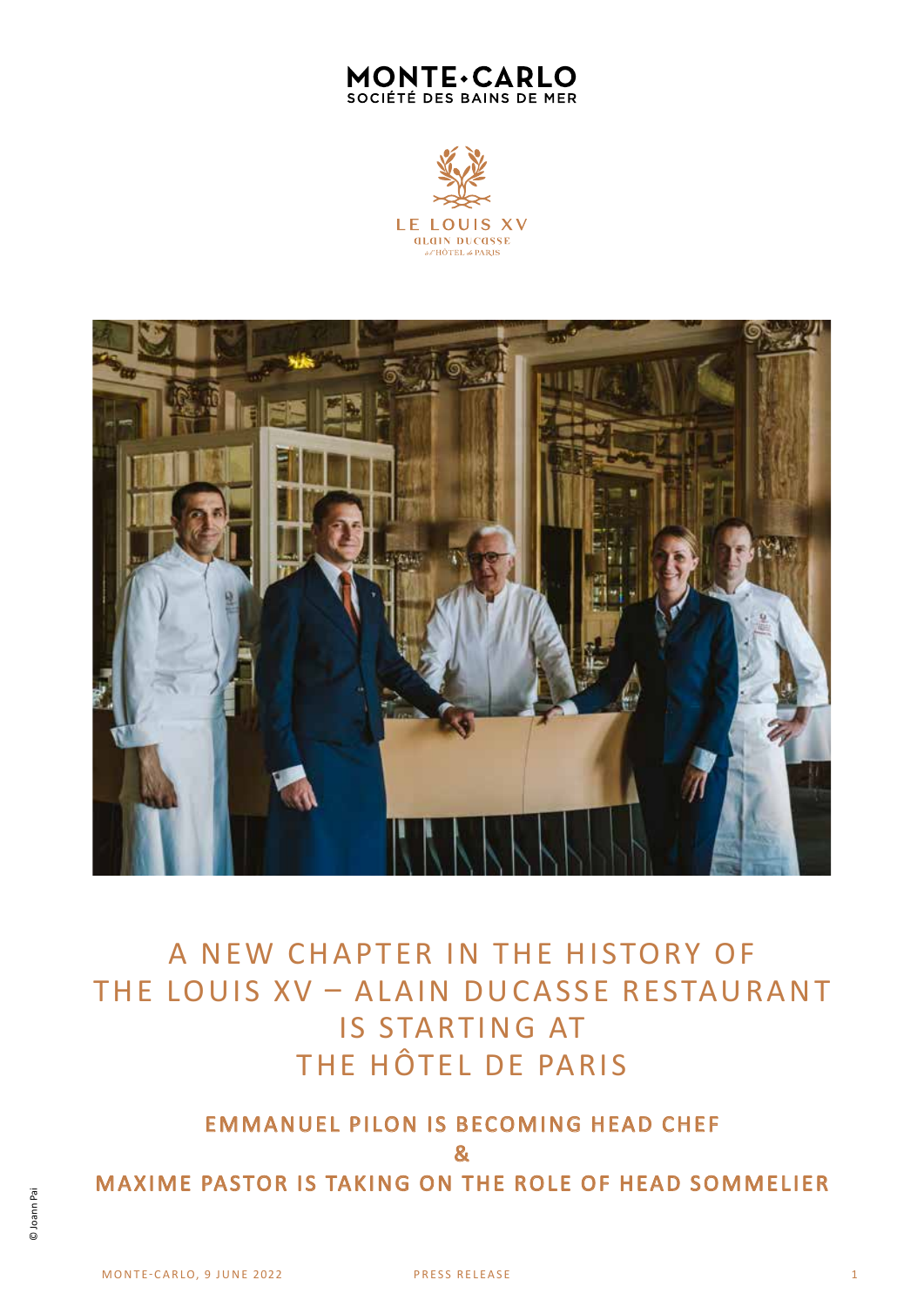This is a natural and organic transition at the prestigious Monte-Carlo SBM establishment: Alain Ducasse is appointing Emmanuel Pilon as head chef at the Louis XV – Alain Ducasse restaurant and Maxime Pastor as head sommelier.

Since 1987, Alain Ducasse's restaurant at the Hôtel de Paris has been writing new chapters in Monaco's gastronomic love story. Ever since its creation, Alain Ducasse has offered daring, light and fresh cuisine, inspired by the generosity of the Riviera. He surprises diners with a wide range of vegetable dishes, knowing just how to free their flavours. Today's culinary scene in Monaco is richer and more vibrant than ever. The Louis XV – Alain Ducasse is a point of reference and pioneer in this gastronomic melting pot. The unique richness of this area provides chefs with every opportunity for reinvention.

"I am delighted to see Le Louis XV-Alain Ducasse restaurant opening a new chapter of its success story started with Monte-Carlo Société des Bains de Mer in 1987. This gastronomy flagship highlights our Group's offer and is for our chefs both inspiring and a motivation force. Along with our additional awarded and Signature restaurants, our brand new international concepts, this iconic address contributes to make Monte-Carlo Société des Bains de Mer, one of the Europe's gastronomy leading names. I am grateful to Franck Cerutti for his contribution to our gastronomy rising, and for having been such an example of excellence and humility for our teams. I wish Emmanuel Pilon, Maxime Pastor, Dominique Lory and Noël Bajor a great success in their further assignments."

> JEAN-LUC BIAMONTI. CHIEF EXECUTIVE OFFICER MONTE-CARLO SOCIÉTÉ DES BAINS DE MER.

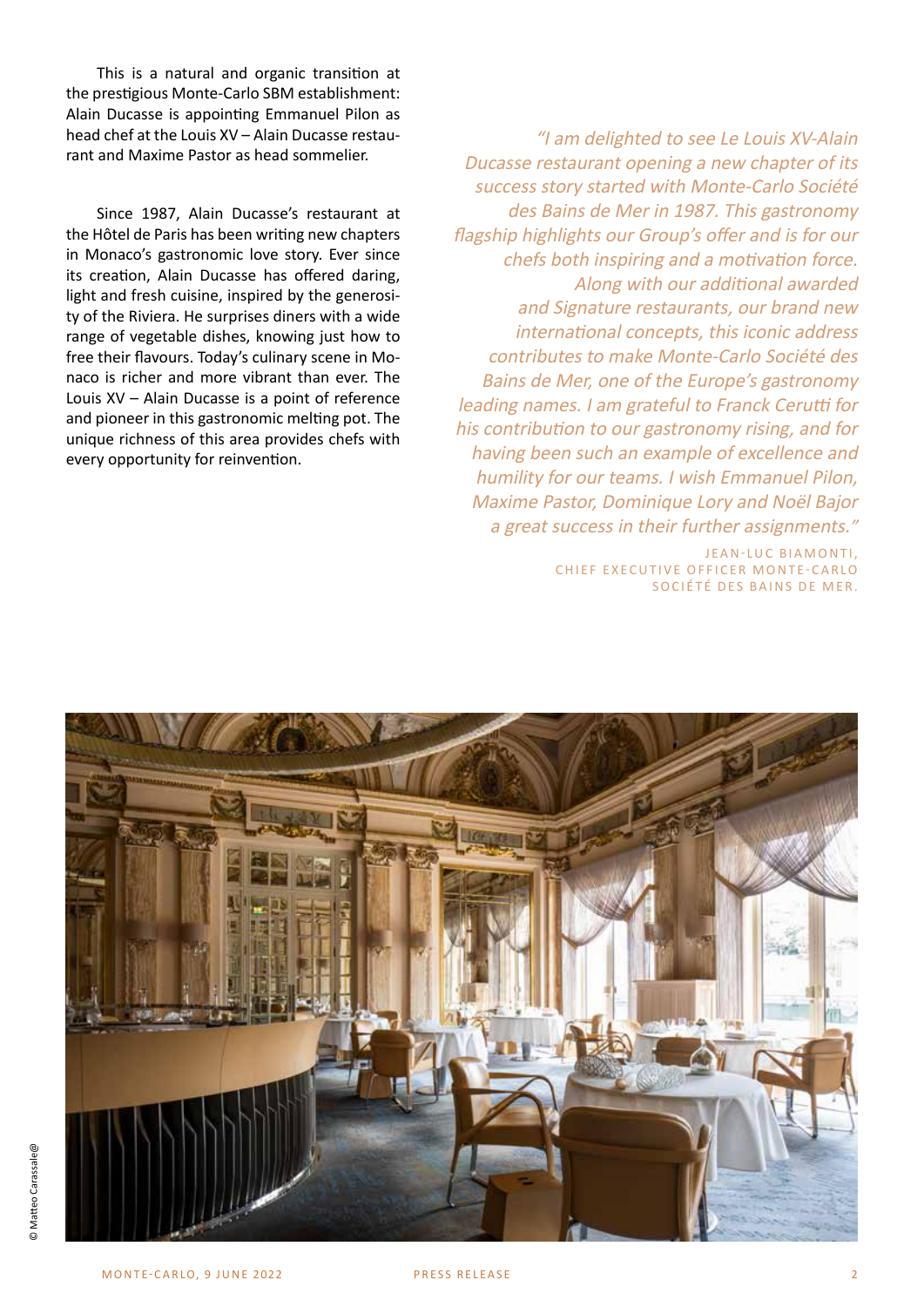### EMMANUEL PILON

By appointing Emmanuel Pilon as head chef at the Louis XV, Alain Ducasse can be sure that this magical story still has many pages yet to be written. After studying at Lyon with two Meilleur Ouvrier de France prize-winning chefs, Christian Têtedoie and Davy Tissot, Emmanuel joined Maison Ducasse at a very young age in 2009, firstly at the Louis XV in Monaco with Franck Cerutti and Dominique Lory, before eight years in Paris with Romain Meder at Alain Ducasse's restaurant in Plaza Athénée. As deputy chef, he has played a major part in the grand naturalness revolution. He has also assisted Romain Meder and Albert Adrià at the pop-up restaurant, ADMO (Adrià Ducasse Meder aux Ombres).

"Emmanuel Pilon is extremely familiar with the cuisine of the Riviera and will bring his creativity, precision and sensitivity to bear. His experience with naturalness cuisine will enhance the Mediterranean offering at Louis XV." ALAIN DUCASSE

"I would like to thank Alain Ducasse for his faith in me and I am incredibly proud to take my place in the saga of restaurant Le Louis XV, a benchmark in the haute cuisine of the Riviera." EMMANUEL PILON





#### MAXIME PASTOR

A new head sommelier has also been appointed, in the person of Maxime Pastor. It's a return home for this citizen of Monaco. After studying at the Lycée Hôtelier de Monaco cookery school, he specialised at Cagnes-sur-Mer. His first jobs were also in the Principality, most notably at the Hôtel Hermitage. He then joined Guy Savoy's restaurant in Paris, before being appointed sommelier at Alain Ducasse's restaurant in Plaza Athénée in 2016. Fresh from these priceless experiences, he is now taking up the role of Head Sommelier at Louis XV – Alain Ducasse.

> "In addition to his expertise, Maxime Pastor has a sound instinct when it comes to recommending wines to enhance the magic of a meal."

> > ALAIN DUCASSE

"I am delighted to join the team at Louis XV, to be able to participate in the glory of this institution. I would also like to thank Chef Ducasse for the trust he is placing in me."

MAXIME PASTOR

Emmanuel Pilon and Maxime Pastor will be joining Restaurant Manager, Claire Sonnet, and Head Pastry Chef, Sandro Micheli. The story continues, better than ever.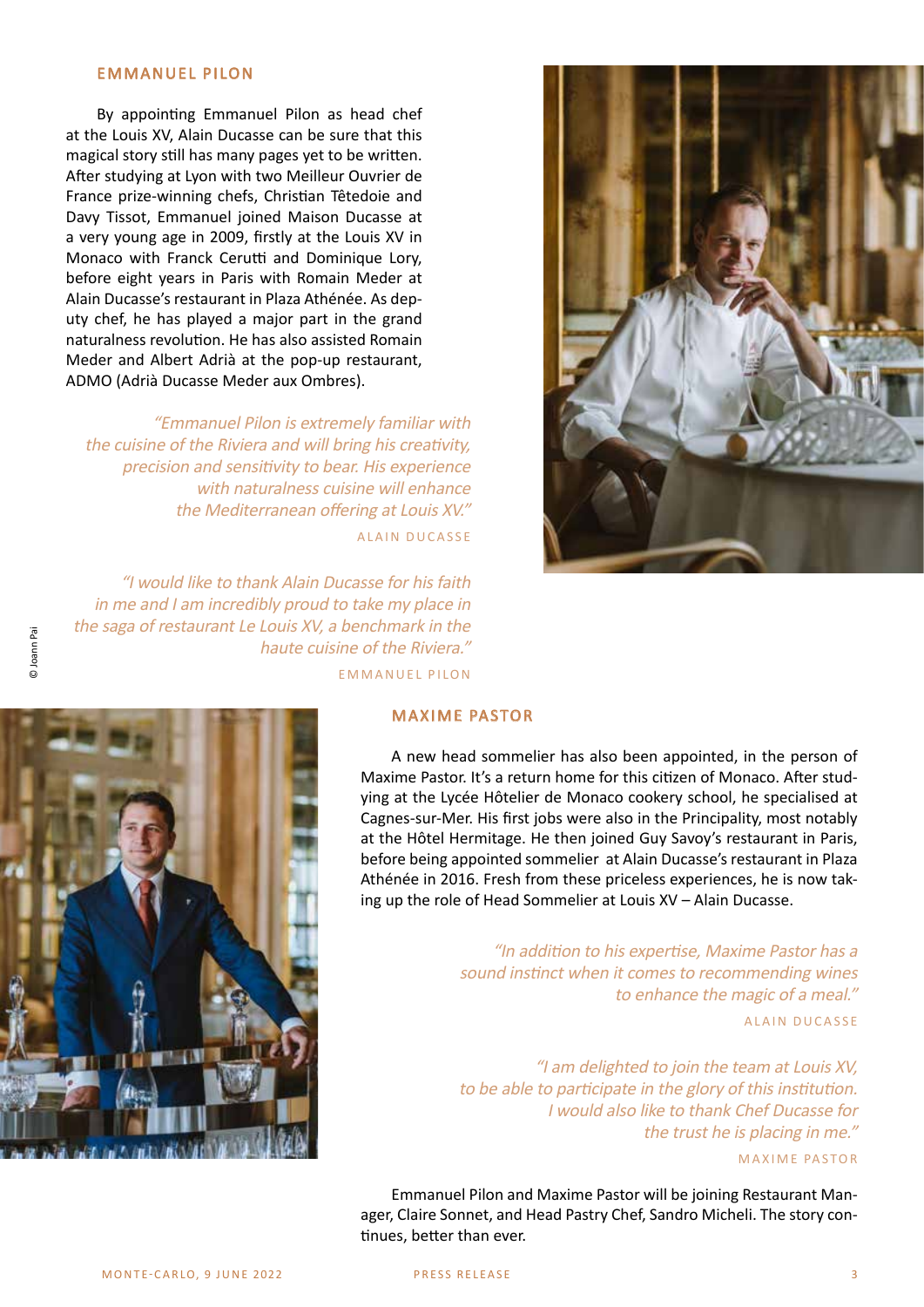

### DOMINIQUE LORY BECOMES THE NEW EXECUTIVE CHEF AT THE HÔTEL DE PARIS

Dominique Lory cut his teeth at Maison Ducasse in 1998, at the Spoon Food & Wine on Rue de Marignan, in Paris. After two years with Pierre Gagnaire, he returned to the bosom of Maison Ducasse, firstly at Spoon Byblos, in Saint-Tropez, and then at Louis XV, in Monaco, where he spent four years as an assistant to Franck Cerutti. In 2007, he became sous-chef, then deputy chef at Alain Ducasse's restaurant in Plaza Athénée, in Paris, before being appointed head chef at Louis XV in 2011. It was natural for him to continue his career within Monte-Carlo SBM, by taking over the management of the kitchens at the Hôtel de Paris on 1 August 2022.

Noël Bajor, who had been head sommelier at the restaurant since 1996, is continuing his career within Monte-Carlo SBM, with a new project that will be revealed shortly.

## FRANCK CERUTTI

Franck Cerutti's career began in 1978 with Jacques Maximin at Chantecler, the restaurant of the Hôtel Negresco in Nice. When Alain Ducasse became manager of La Terrasse, the restaurant of the Hôtel Juana in Juanles-Pins, Franck spent two years there, firstly as a commis chef, then as a sauce cook. After a second spell with Maximin, followed by a detour at the Enoteca Pinchiorri in Florence, en 1984, where he served as sous-chef, Alain Ducasse offered him the chance to team up again in 1987 for the huge challenge represented by the opening of the Louis XV. In 1990, he found time for a solo adventure, at the Don Camillo in Nice. And then back with Alain Ducasse in 1996 at Louis XV, where he became Head Chef. Since 2007, he has been the executive chef at the Hôtel de Paris. From 1 August, though, you will no longer find Franck at the Hôtel de Paris but rather in the hills above Nice. We can count on him to continue to create magnificent stories of gastronomy, just as he has done for almost thirty years. Olive oil is not the only thing that flows through his veins, but we were all well aware of that!



"Franck was my companion at the very start of the entire Louis XV story. We all know his immense talent as a chef. I would also like to put on record my fondness for this exceptionally generous man, who has trained several generations of now world-famous chefs. Thank you, Franck!" ALAIN DUCASSE